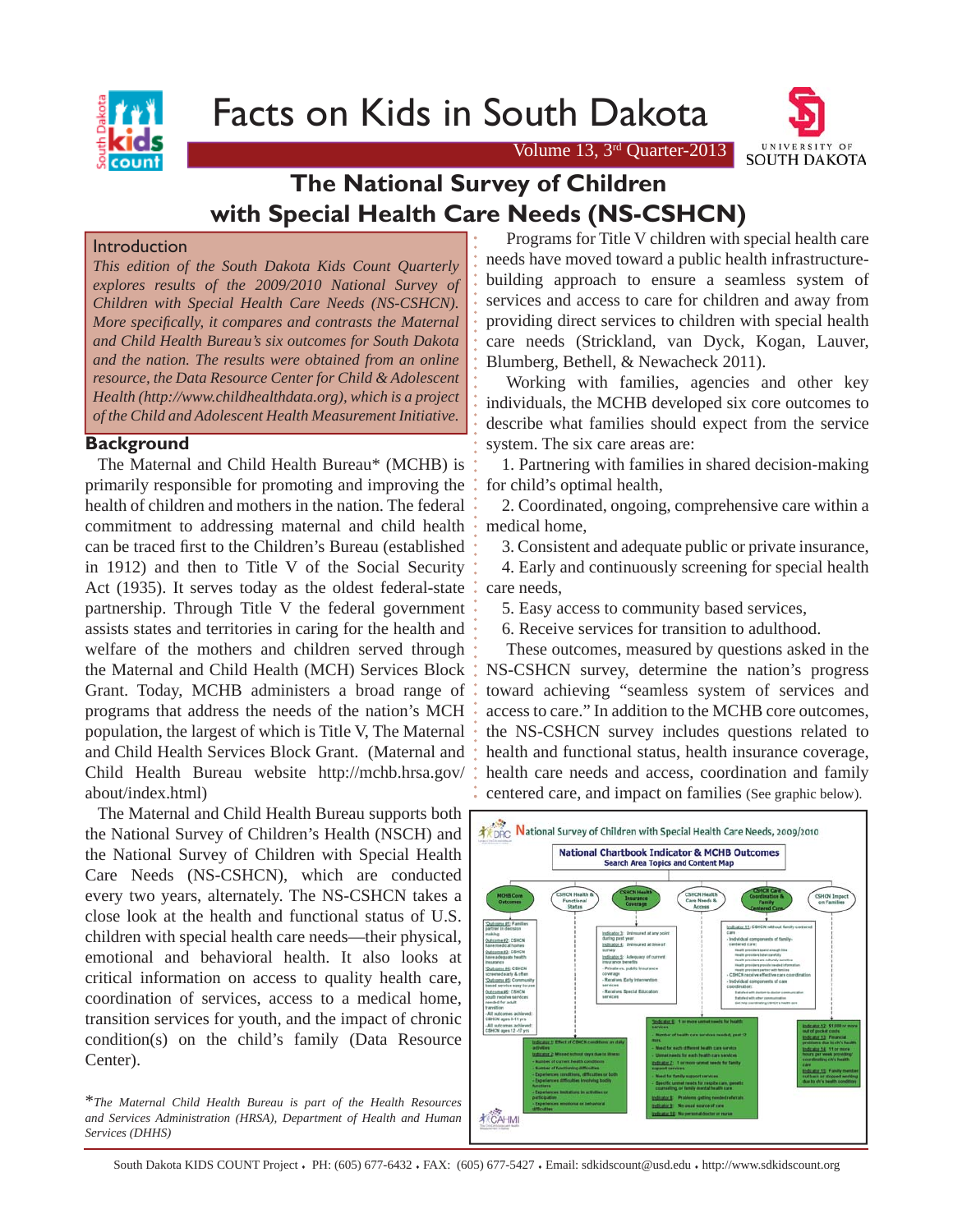# **MCHB Core Outcomes and South Dakota**

The 2009/10 NS-CSHCN survey estimated there are 24,415 children with special health care needs in South Dakota. Their prevalence is 12.5% for South Dakota as compared to 15.1% for the nation. The table below compares South Dakota to the national average for the MCHB core outcomes.

| Core Outcome                                 | South<br>Dakota % | United<br>States % |  |
|----------------------------------------------|-------------------|--------------------|--|
| 1. Partners in<br>Decision-Making            | 69.7%             | 70.3%              |  |
| 2. Medical Home                              | 42.2%             | 43%                |  |
| 3. Adequate<br>Health Insurance              | 62%               | 60.6%              |  |
| 4. Early and<br>Continuous<br>Screening      | 64.9%             | 78.6%              |  |
| 5. Ease of<br>Community-Based<br>Service Use | 64.9%             | 65.1%              |  |
| 6. Transition to<br>Adulthood                | 48.3%             | 40%                |  |

Comparing MCHB core outcomes from the 2005/06 NS-CSHCN shows a lower percentage of CSHCN achieving the outcome for both South Dakota and the nation.

| <b>Core Outcomes</b>                         | <b>South Dakota</b><br>% of CSHCN<br><b>Achieving Outcome</b> |         | United States % of<br><b>CSHCN Achieving</b><br><b>Outcome</b> |         |
|----------------------------------------------|---------------------------------------------------------------|---------|----------------------------------------------------------------|---------|
|                                              | 2005/06                                                       | 2009/10 | 2005/06                                                        | 2009/10 |
| 1. Partners in<br>Decision-Making            | NC                                                            | NC      | NC                                                             | NC      |
| 2. Medical Home                              | 53.80%                                                        | 42.20%  | 41.70%                                                         | 43.00%  |
| 3. Adequate Health<br>Insurance              | 66.70%                                                        | 62.40%  | 62.00%                                                         | 60.60%  |
| 4. Early and<br><b>Continuous Screening</b>  | NC                                                            | NC      | NC                                                             | NC      |
| 5. Ease of<br>Community-Based<br>Service Use | NC                                                            | NC      | NC                                                             | NC      |
| 6. Transition to<br>Adulthood                | 50.60%                                                        | 48.30%  | 41.20%                                                         | 40.00%  |

*NC – Not comparable across survey years because the method of measurement is sometimes modifi ed between survey years to accommodate changing defi nitions and priorities.*

# **Core Outcome #1**

The first core outcome assesses the degree to which health professionals engage families in decisionmaking about their child's health care. Based on data from the 2009/10 NS-CSHCN, 70.3% of CSHCN nationwide meet Outcome #1; South Dakota followed closely at 69.7%. States ranged from 61.8% - 77.6% (DRC, 2011).

## **Core Outcome #2**

 Outcome #2 assesses if CSHCN receive care within a medical home. Having a medical home is a priority of the American Academy of Pediatrics. Measurements of this outcome include: has at least one personal doctor or nurse, has no problems getting referrals when needed, and families that receive effective care coordination. As measured in the 2009/10 NS-CSHCN, nationally, 43.0% of CSHCN meet this outcome and 42.2% of South Dakota CSHCN met it. States ranged from 34.2- 50.7% (DRC, 2011).

# **Core Outcome #3**

 The third core outcome assesses adequate insurance to cover needed services of the CSHCN and was measured by questions regarding the child's: health insurance offered benefits that usually or always meet the child's needs; the child was insured and had no gaps in coverage in the past year, and non-covered charges are usually or always reasonable, and the child's health insurance usually or always allows the child to see needed providers. The 2009/10 survey showed 60.6% of the nation's CSHCN and 62.4% of South Dakota CSHCN met this outcome. State ranged from 49.9% to 72.6% (DRC, 2011). The chart below shows the percentage of families with adequate and consistent insurance for the services they need. South Dakota ranks higher than the nation in the number of families that have both public and private insurance.



South Dakota KIDS COUNT Project . Beacom School of Business . University of South Dakota . 414 E. Clark St. Vermillion, SD 57069-2390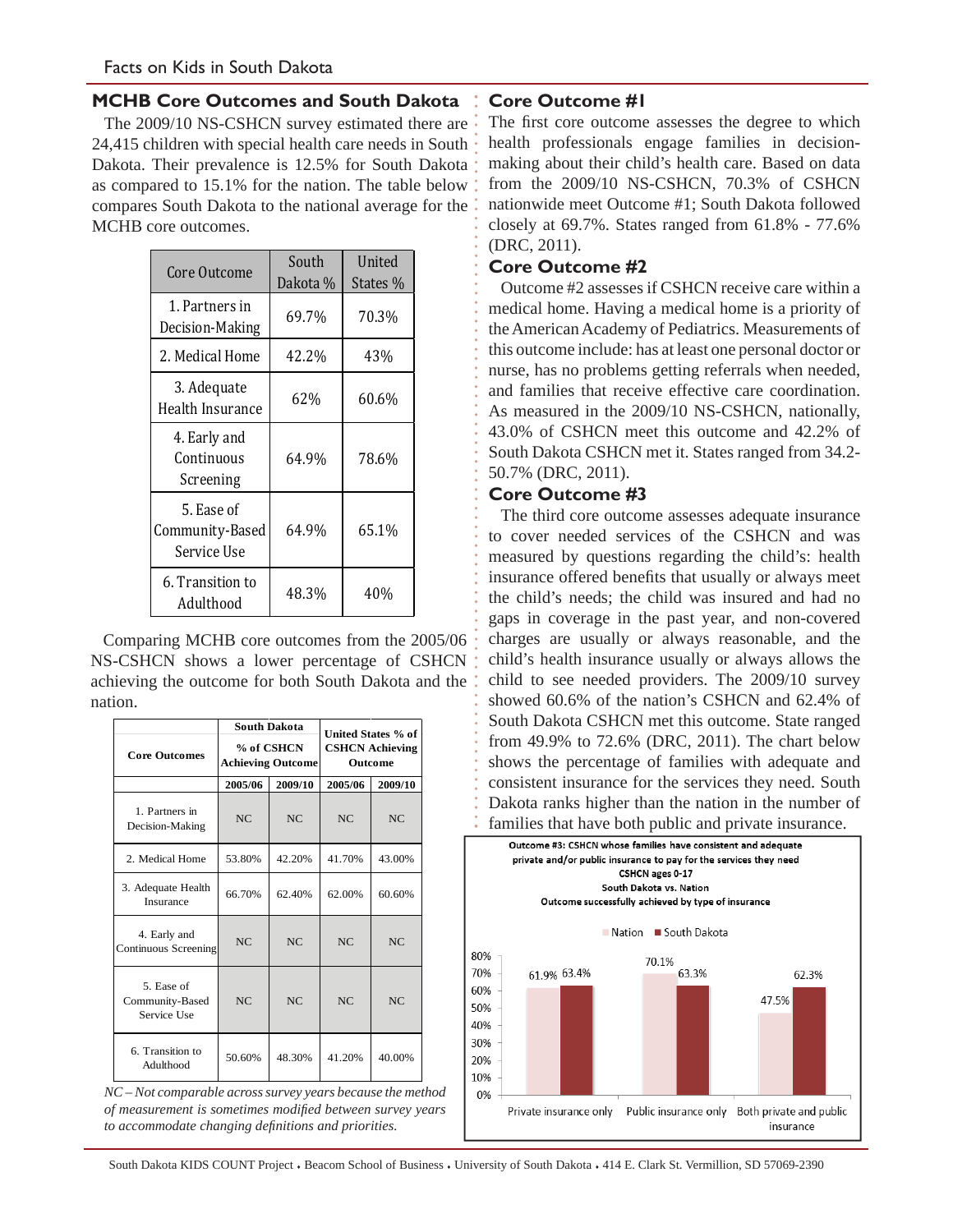#### **Core Outcome #4**

 Outcome #4 assesses early and continuous screening for CSHCN. That is the precursor to early identification, diagnosis and treatment of special health care needs, which leads to more efficient and comprehensive care. Measurements of this outcome include children who have had a well-child check up and preventive dental visits in the past 12 months. Discovering abnormalities as soon as possible will minimize long-term consequences of a special health care need. South Dakota's Well-Child Care Program helps foster the health and well-being of children and youth on Medicaid or the Children's Health Insurance Program (South Dakota, 2011). In South Dakota, the suggested check-up schedule includes general health, dental vision, hearing, lead, and immunizations (South Dakota, 2011). Nationally, 78.6% of CSHCN and 64.9% of South Dakota CSHCN met this outcome. State ranged from 64.9% - 89.1% (DRC, 2011).

# **Core Outcome #5**

 Outcome #5 assesses integration of services for CSHCN. Key measurements include difficulties or delays receiving services and parental frustrations in getting services for their child. Nationally, 65.1% of CSHCN and 64.9% of South Dakota CSHCN met this outcome; and States ranged from 54.3% - 73.5% from the 2009/10 NS-CSHCN (DRC, 2011).

# **Core Outcome #6**

The final outcome assesses services for CSHCN ages 12-17 as they transition from 'child' health services to "adult" services. Measurements include guidance for transition to adult health care (e.g. transitioning to doctors who treat adult patients, changing health care needs of adults, and maintaining health insurance as an adult); and if the child's doctor encourages selfmanagement skill. The 2009/10 NS-CSHCN showed nationally, 40.0% and 48.3% of South Dakota's CSHCN met this outcome. States range from 31.7% - 52.7% (DRC, 2011).

## **Conclusion**

 This article provides an introduction to the National Survey for Children with Special Health Care Needs, reviewing Maternal and Child Health of the data from the 2009/10, and comparing MCH data from the 2005/06 NS-CSHCN. The NS-CSHCN provides important data that can be used to plan for services and/ or programs for children with special health needs and their families.

 The six core MCH outcomes provide South Dakota with knowledge of the care currently provided to children with special health care needs. The 2009/2010 NS-CSHCN survey showed that South Dakota was lower (-14%) than the nation in the fourth outcome (CSHCN who are screened early and continuously for special health care needs). South Dakota had a higher percentage  $(+8\%)$  than the nation on the sixth core outcome (CSHCN who receive services for transition to adulthood).

#### **References**

 About Us. Health Resources and Services Administration, Maternal and Child Health, n.d. 30 Apr. 2013. http://mchb.hrsa.gov/about/index. html

 Data Resource Center (DRC) Outcome #1 - Families are partners in decision making at all levels (2011) Retrieved April 26, 2013, from http://childhealthdata.org/docs/cshcn/outcome-1.pdf?Status=Master

 Data Resource Center (DRC) Outcome #2 Coordinated, ongoing, comprehensive care within a medical home (2011) Retrieved April 26, 2013, from http://childhealthdata.org/docs/cshcn/outcome-2. pdf?Status=Master

 Data Resource Center (DRC) Outcome #3 Adequate insurance to cover needed services (2011) Retrieved April 26, 2013, from http:// childhealthdata.org/docs/cshcn/outcome-3.pdf?Status=Master

 Data Resource Center (DRC) Outcome #4 CSHCN who are screened early and continuously for special health care needs (2011) Retrieved April 26, 2013, from http://childhealthdata.org/docs/cshcn/outcome-4. pdf?Status=Master

 Data Resource Center (DRC) Outcome #5 Community-based service systems are organized for ease of use (2011) Retrieved April 26, 2013, from http://childhealthdata.org/docs/cshcn/outcome-5. pdf?Status=Master

 Data Resource Center (DRC) Outcome #6 CSHCN youth receive services needed for transition to adulthood (2011) Retrieved April 26, 2013, from http://childhealthdata.org/docs/cshcn/outcome-6. pdf?Status=Master

 South Dakota Department of Social Services. (2011). South Dakota's well-child care program. Retrieved from http://dss.sd.gov/sdmedx/ includes/recipients/recipientprograms/wellchildcare.aspx April 30, 2013.

#### **About the Data Resource Center for Child & Adolescent Health**

The mission of the Data Resource Center for Child and Adolescent Health (DRC) is to advance the effective use of public data on the status of children's health and health-related services for children, youth and families in the United States. The DRC does this by providing hands-on access to national, state, and regional data findings from large population-based surveys. Data are collected from parents and thus contribute a much needed voice in the drive to improve the quality of health care for children and youth.

 Frequently asked questions about the Data Resource Center Indicator Sets for the NS-CSHCN are on its main website: http://childhealthdata.org/learn/faq. The site provides further details including data files available to public, collection of data, and the techniques used to analyze the data found.

South Dakota KIDS COUNT Project . PH: (605) 677-6432 . FAX: (605) 677-5427 . Email: sdkidscount@usd.edu . http://www.sdkidscount.org